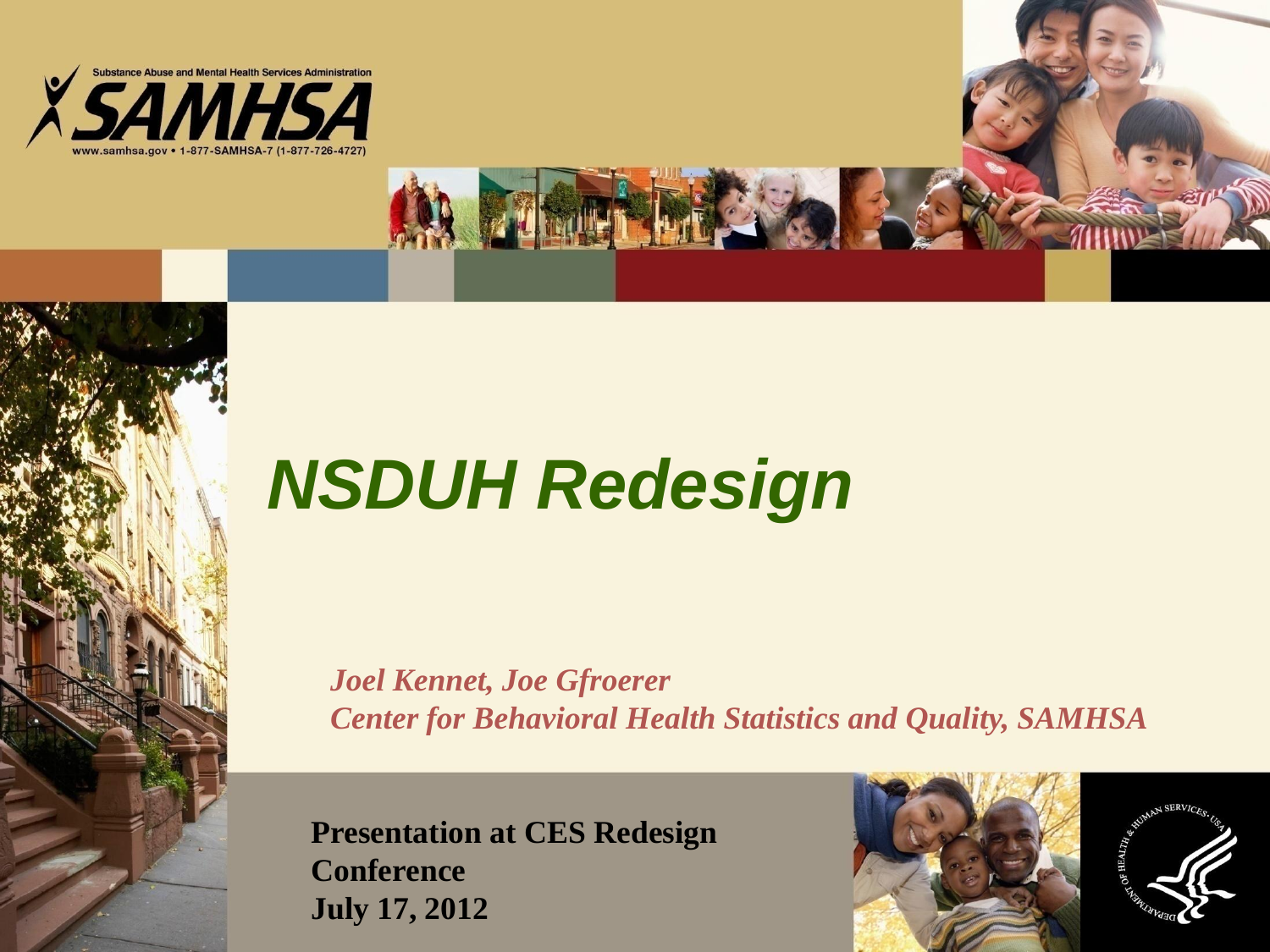# **Overview of NSDUH**

- **Annual household survey of civilian, noninstitutionalized population aged 12 and older**
- **Provides national, state, and substate estimates of substance abuse and mental health issues**

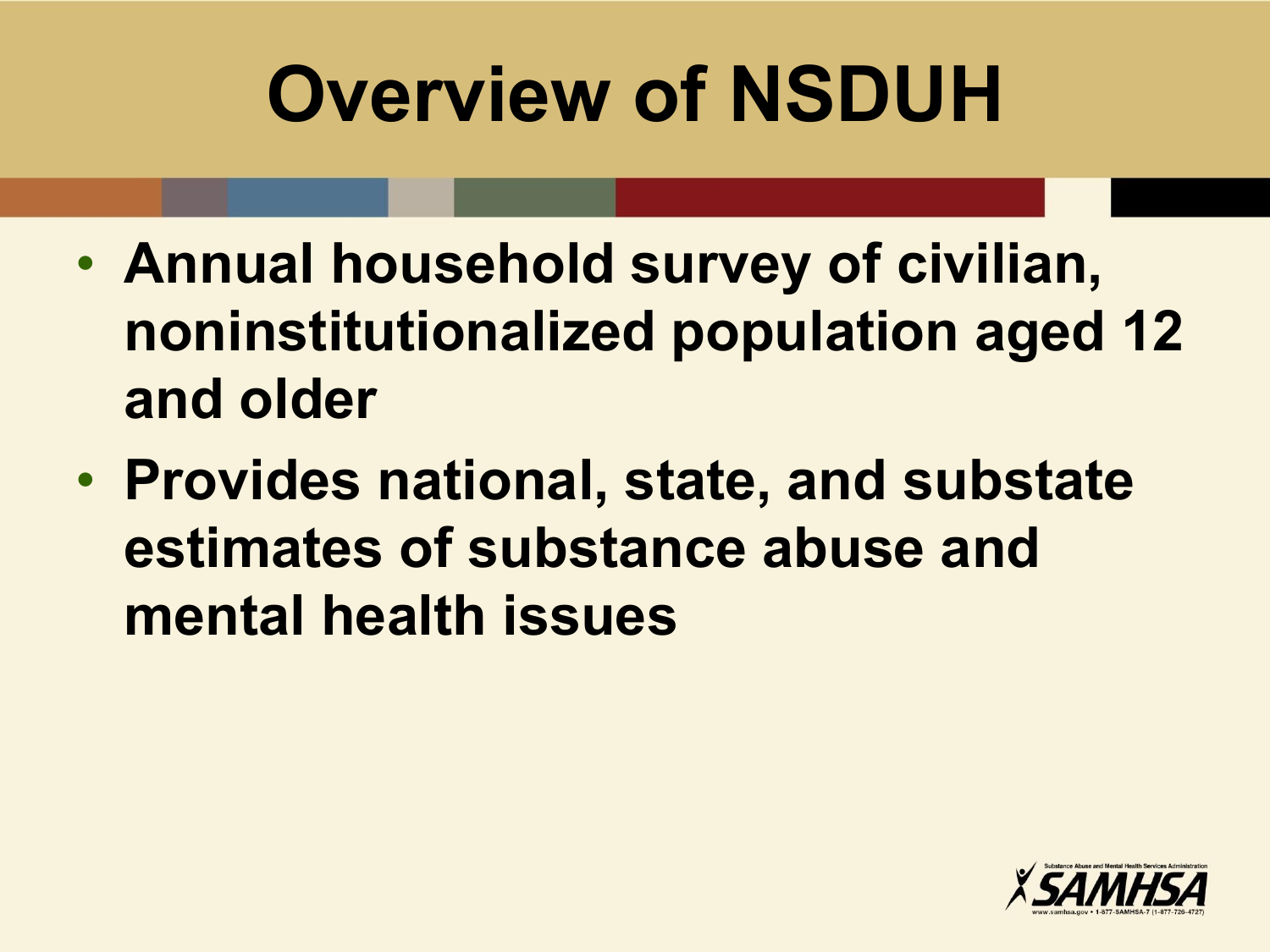# **Current NSDUH Sample Design**

- **7,200 segments; 140,000 dwelling units (DUs)**
- **68,000 respondents each year, representative nationally and in each State** 
	- *n=3,600 in 8 large states, n=900 in other states*
- **Oversampling of young people** 
	- • *1/3 of sample in each age group: 12-17, 18- 25, 26+*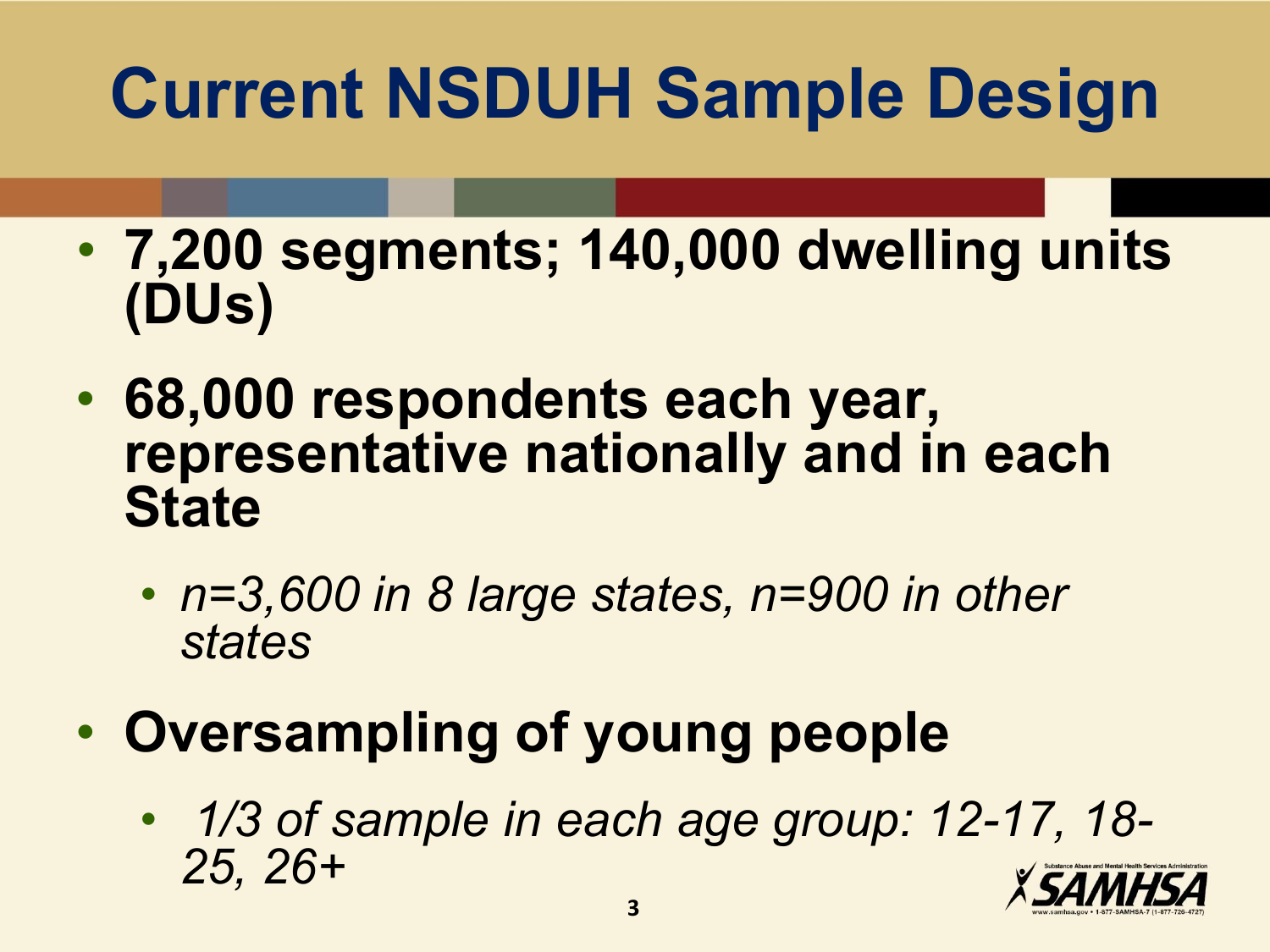# **NSDUH Data Collection**

- **12-month data collection period**
- **"Dear Resident" letters mailed to DUs**
- **FI visits DUs, does 5 min. screener**
- **Select 0, 1, or 2 HH members**
- **Face-to-face interview (1 hr., mainly ACASI)**
- **\$30 given to each participant**

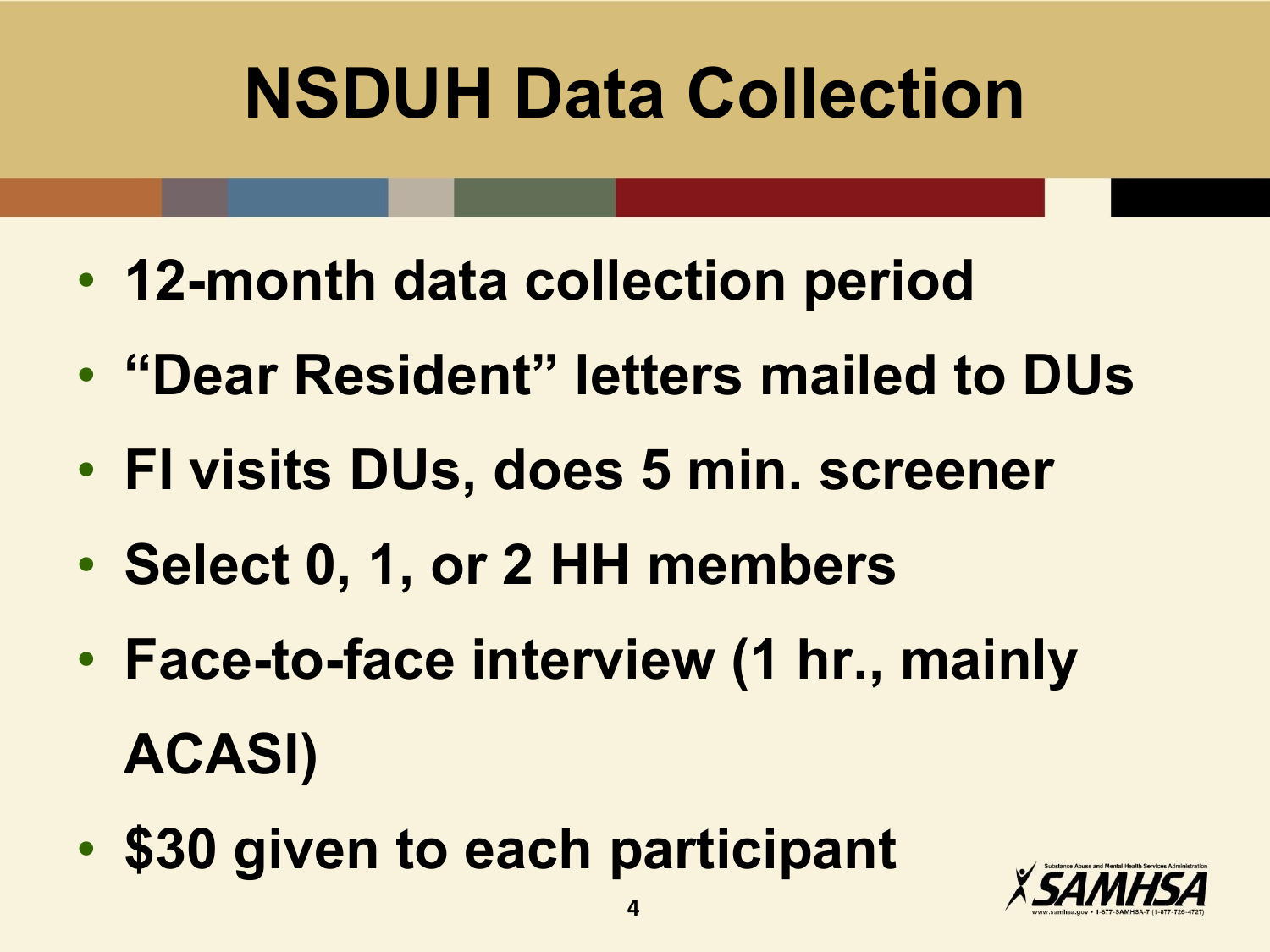# **Why Redesign?**

• **Update questionnaire and sample design** 

• **Implement more efficient data collection and estimation methods** 

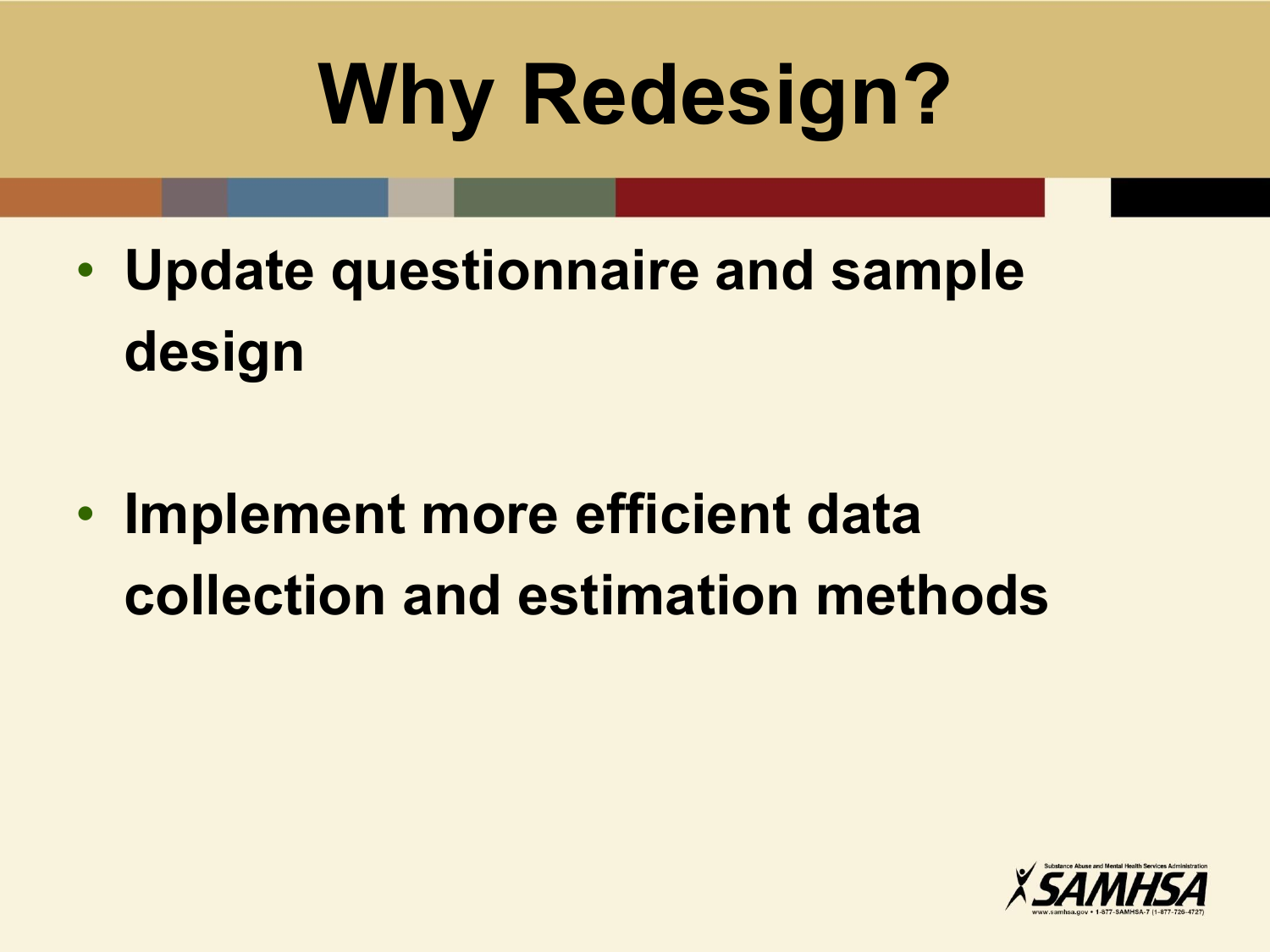# **Redesign Plan**

#### • **Assess data needs**

• *Contact States, other data users to determine what data are needed*

#### • **Methods research and development**

- *Explore various design alternatives in terms of cost and impact on data quality and analytic capability*
- *Assess effects on estimates, and whether redesign could be done with a split sample to "bridge" old and new estimates*
- *Field test promising data collection methods*
- **Present plan to key stakeholders to gain acceptance**
- **Implement new sample design in 2014; Qx in 2015**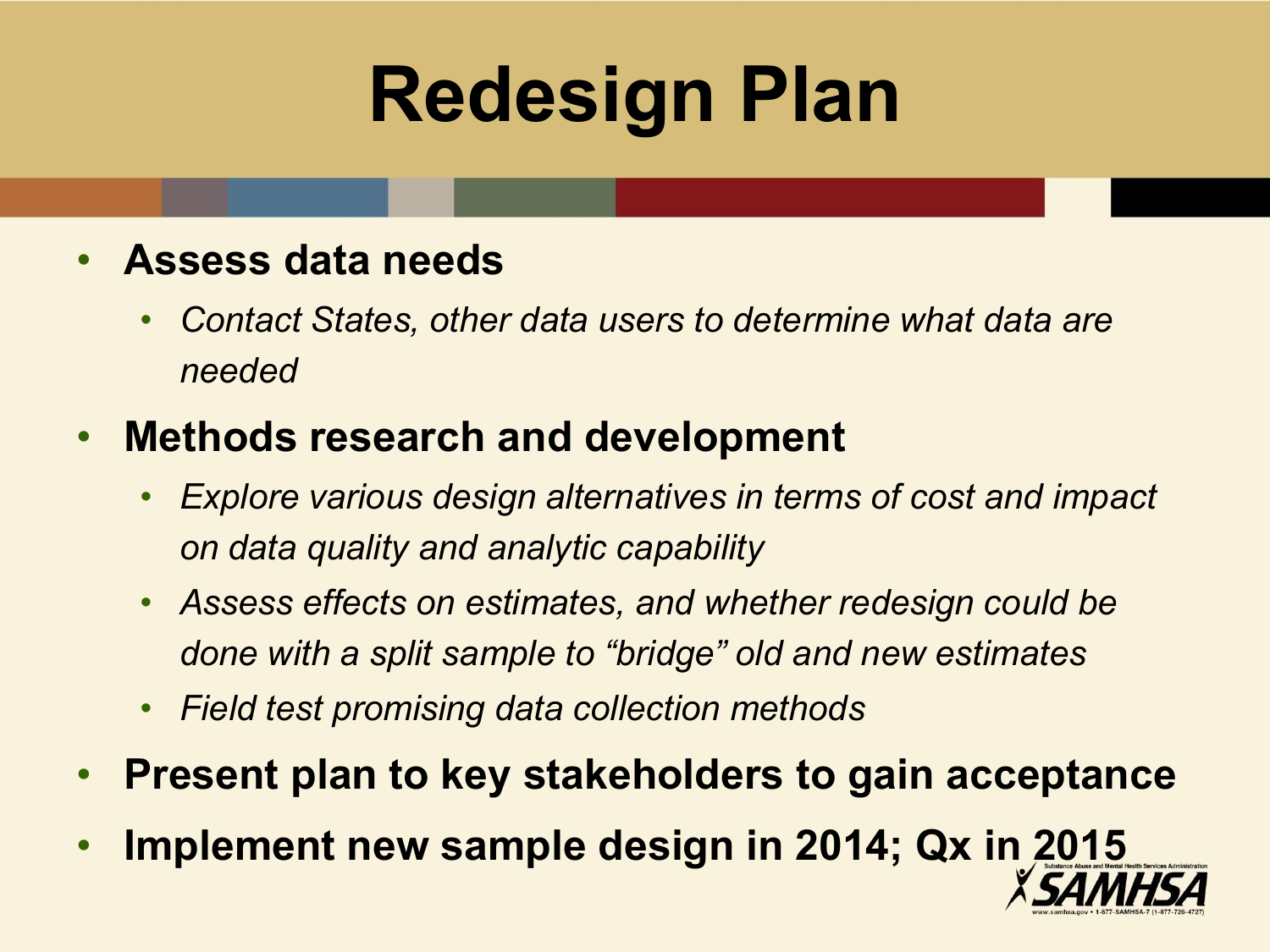## **Methods Studies-Sampling**

#### • **USPS Frame Study**

• *Field test using frame constructed from residential mailing lists* 

#### • **Sample Issues Study**

- *Determine optimal cluster sizes*
- *Assess pros and cons of biennial survey*
- *Assess impact of changing sampling rates for demographic and geographic groups*
- *Develop more flexible sample design*
- *Assess feasibility of interviewing children under 12*
- **Investigation of Census/ACS Options** 
	- *Assess the use of the ACS for sampling, small area estimation, and weighting activities*

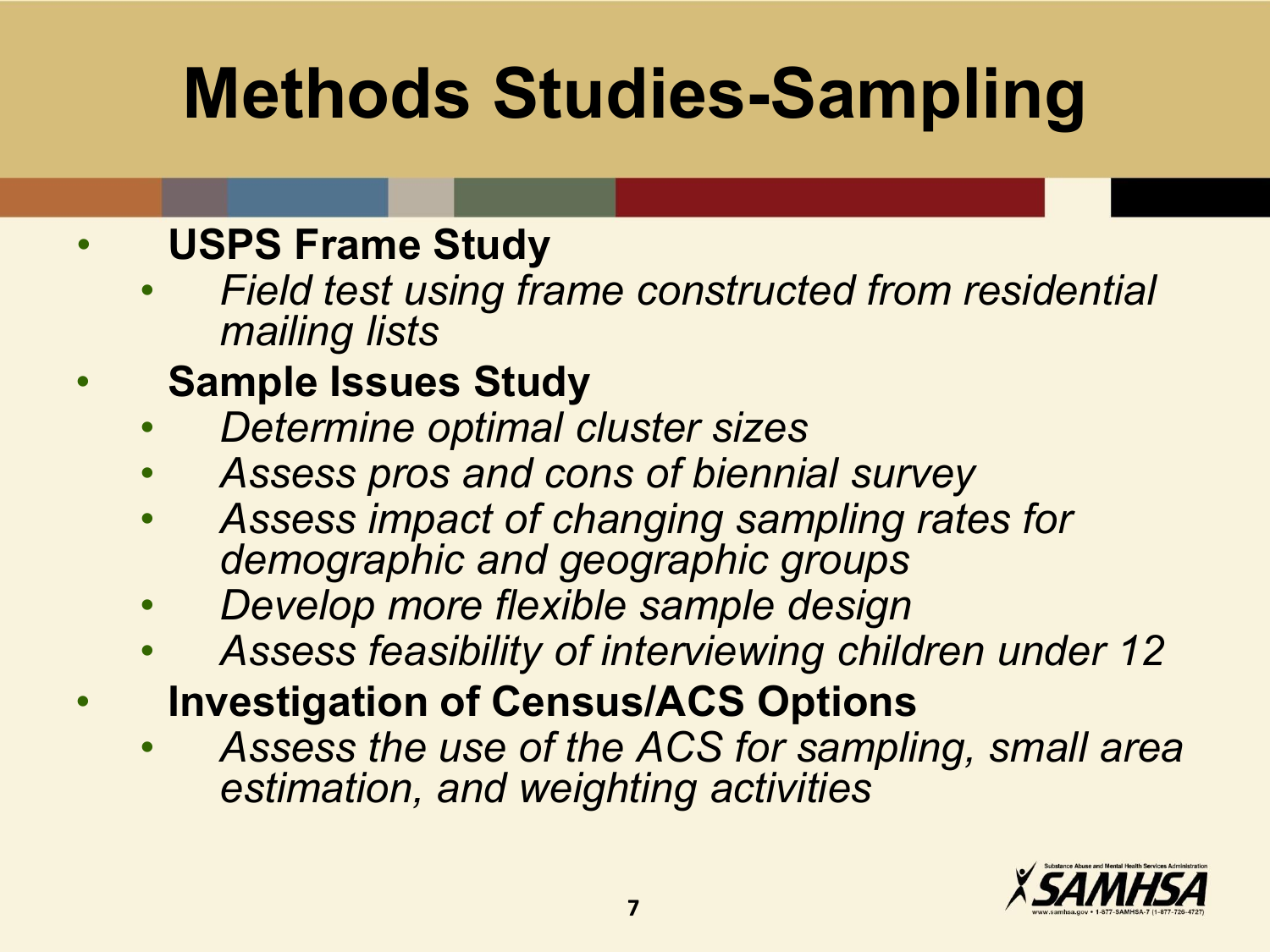# **Methods Studies- Estimation**

### • **Imputation and Editing Evaluation**

• *Evaluating different methods to simplify procedures and reduce processing time* 

### • **Weighting Assessment**

- *Examining different predictor variables to improve weighting adjustments*
- **Small Area Estimation** 
	- *Studying ways to estimate change and trends more efficiently and evaluate the quality of substate estimates*

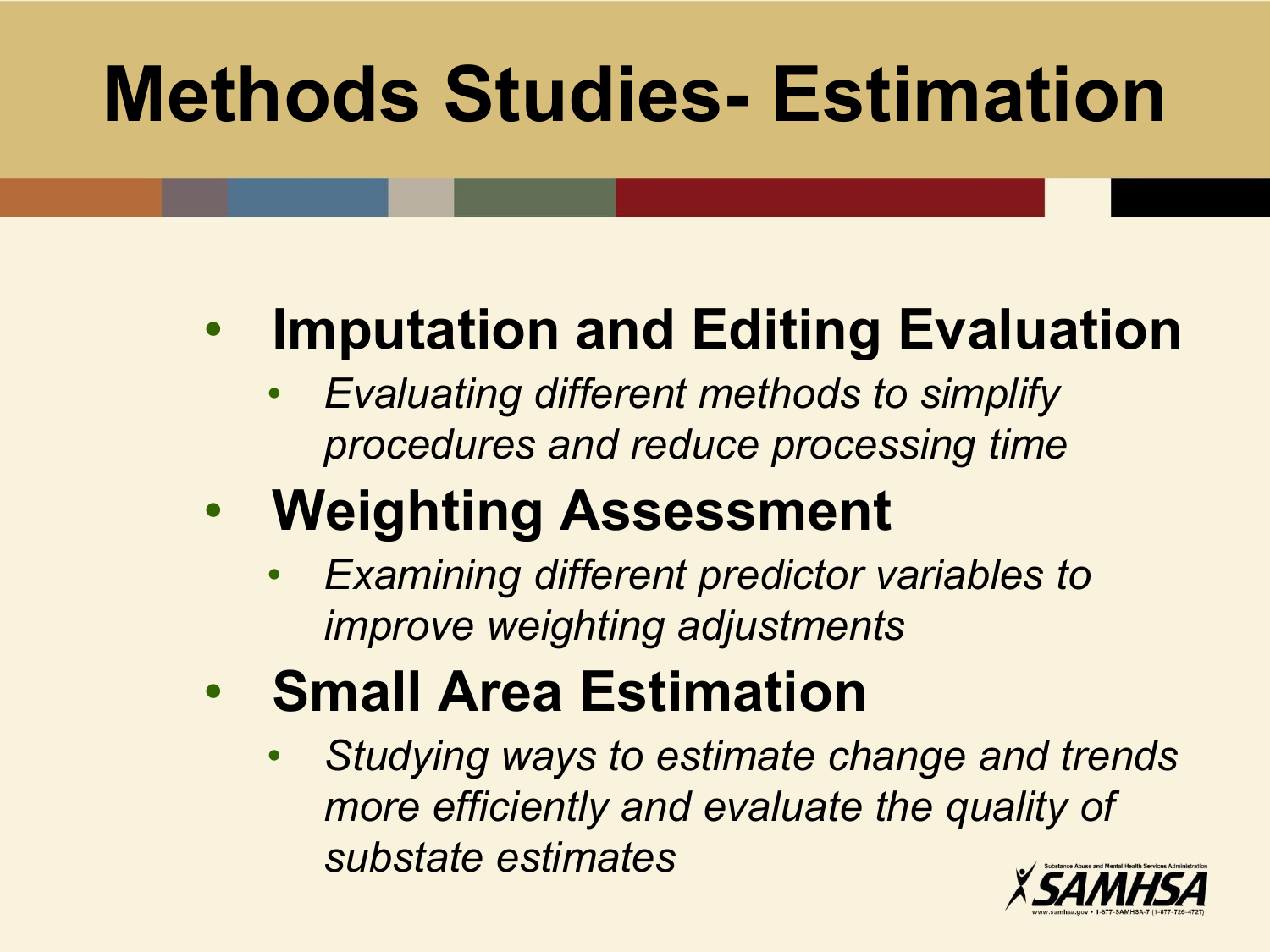# **Methods Studies-Response Rates**

### • **Contact Materials Study**

• *Develop improved informational documents that respondents receive (lead letter, study description, question and answer brochure, etc.)* 

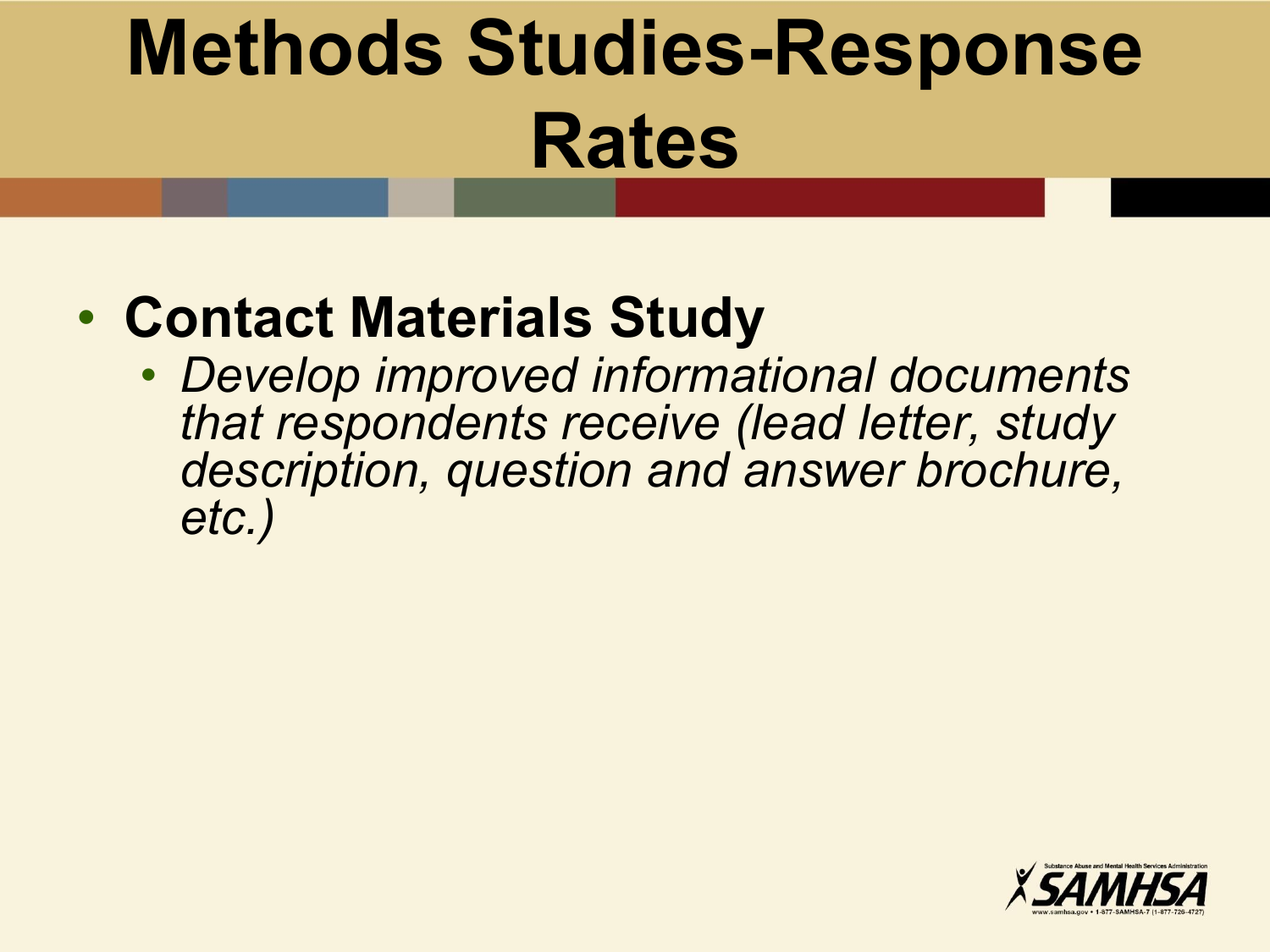# **Methods Studies-Questionnaire**

- **Electronic Pill Cards/Calendar Study** 
	- *Develop on-screen prescription pill photos and reference date calendar; assess usability*
- **Debriefing Questions/Persuasive Statement Study** 
	- *Test whether reinforcing confidentiality and requesting honesty improves responses*
	- *Assess usefulness of FI and respondent debriefing questions (e.g., privacy, comprehension, etc.) as indicators of data quality.*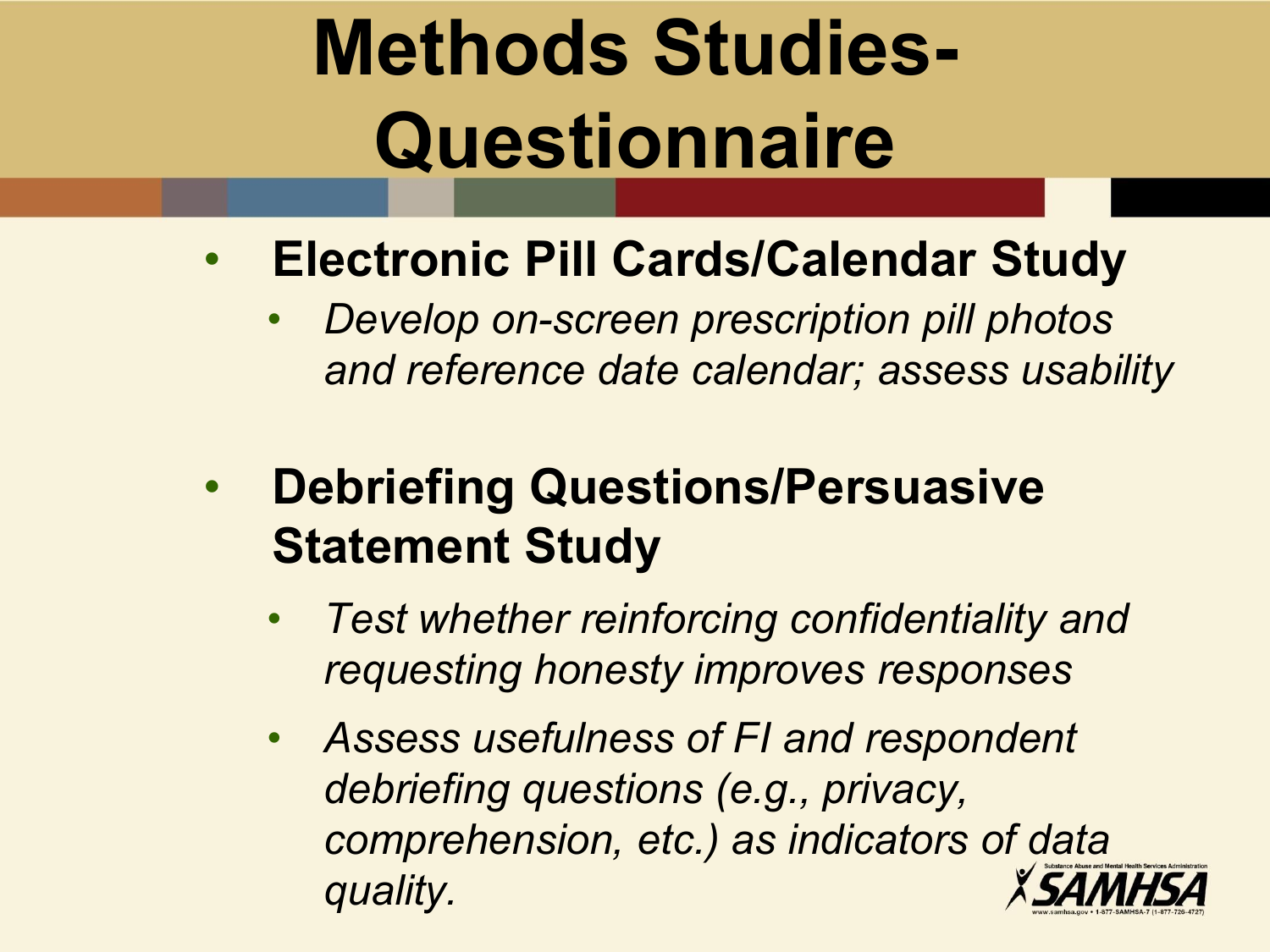# **Methods Studies-Questionnaire**

#### • **Questionnaire Structure Study**

- *Test "ensemble" vs. "interleafed" format*
- *Explore moving more questions to core*

### • **Clinical Validation Phase II**

• *Compare Substance Dependence and Abuse module to a structured clinical interview* 

### • **Prescription Drug Module Redesign**

- *Update definitions for nonmedical use and therapeutic classes*
- *Incorporate new drugs*
- *Move Methamphetamine out of prescription drugs*
- *Develop better trend measurement method*

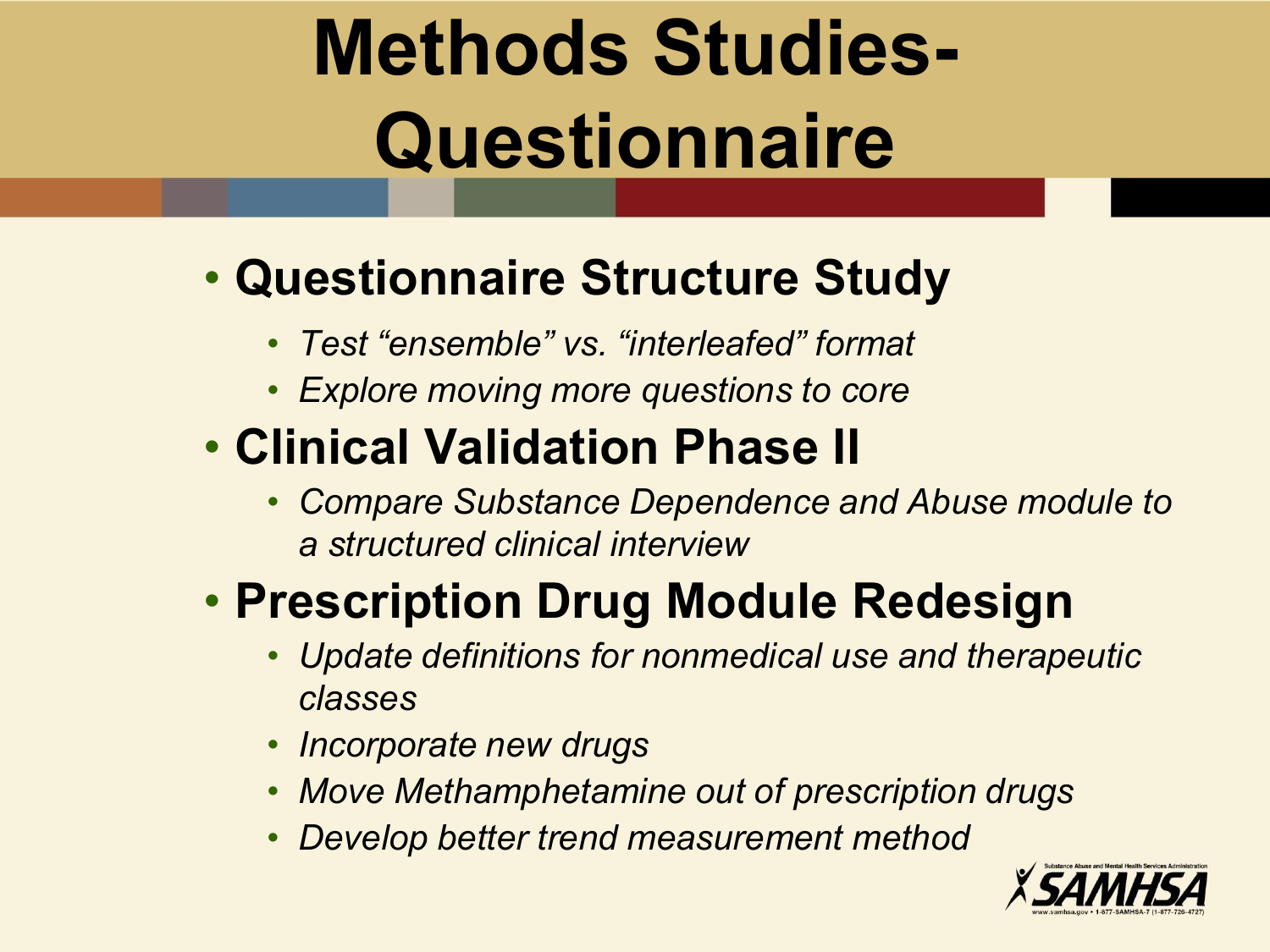# **Other Relevant Studies**

- **Mode/setting/context effects studies** 
	- *Effects can be large for sensitive data*
- **Impact of incentives on reporting** 
	- *Significant positive effect found in 2002 along with reduction in overall cost*
- **Interviewer Effects Analysis** 
	- *Interviewer experience correlates negatively with respondent reporting of drug use*

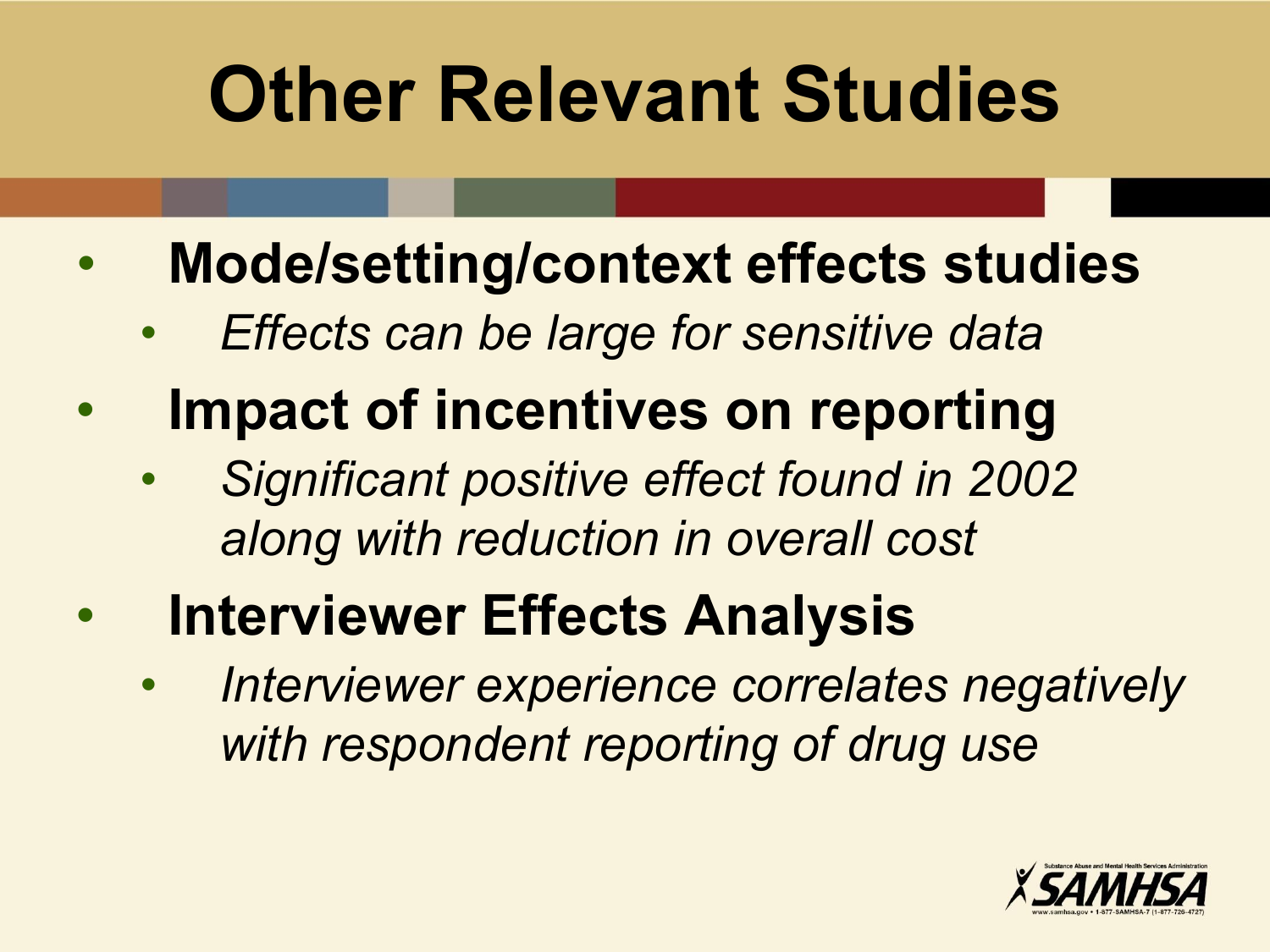# **Schedule for NSDUH Redesign**

- **November 2007 November 2008: Develop background materials, plan methods tests, receive input from subjectmatter experts & other data users**
- **June 2008 September 2011: Conduct methods studies, develop and modify questionnaire content**
- **May 2010 April 2011: Mailing list field test, conduct focus groups, usability testing, and cognitive interviewing**
- **May 2011: SAMHSA approval of redesign plan**
- **August 2011 January 2012: Cognitive testing of new questionnaire**
- **Sept 2012 Nov 2012: Questionnaire field test data collection**
- **June 2013 August 2013: Dress rehearsal data collection**
- **January 2014 New sample design begins**
- **January 2015: New questionnaire begins**

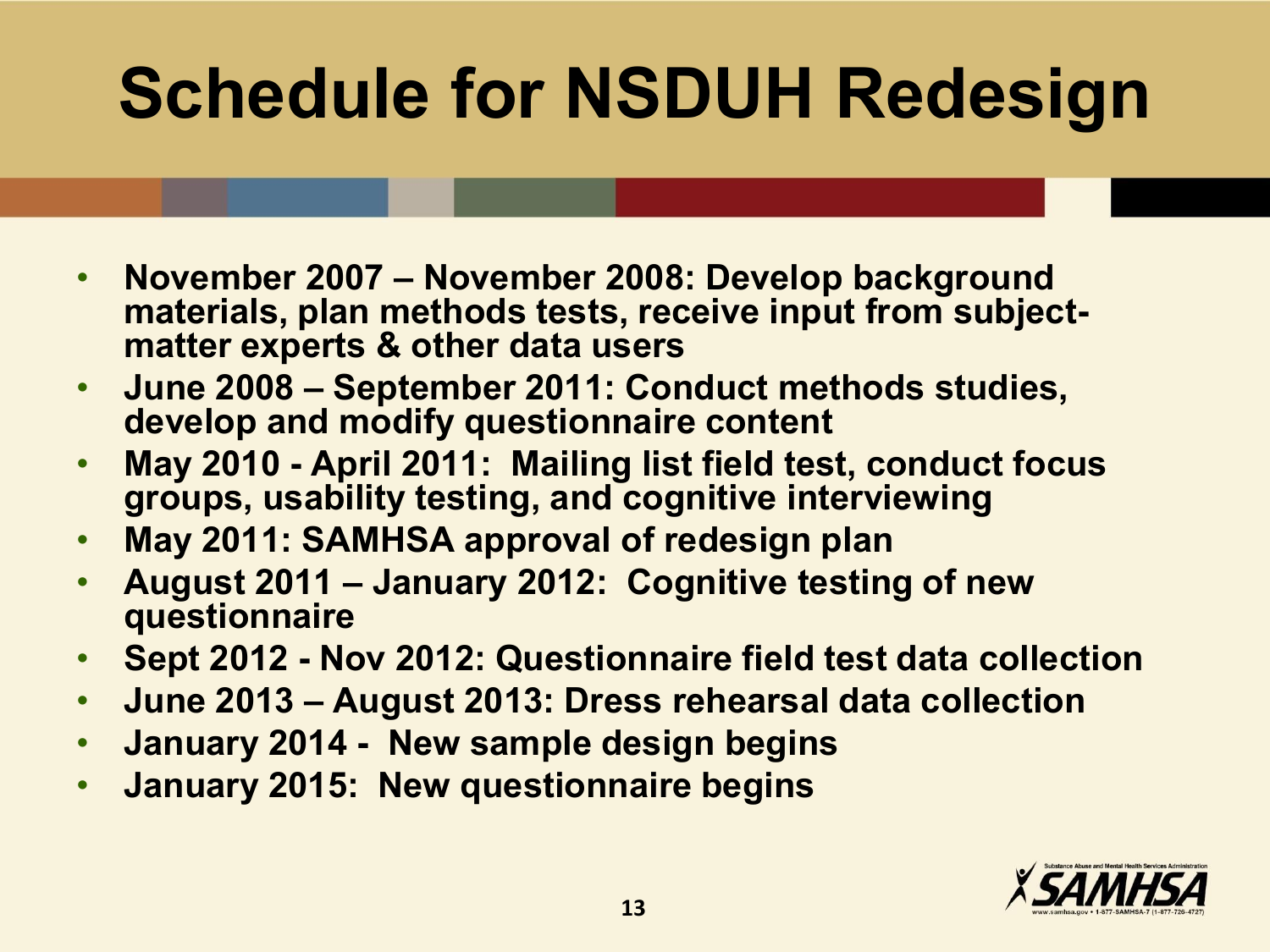### **Dilemma: Change the Measure or Measure Change?**

### **We would like to:**

- **Maintain valid trend data-high priority**
- **Update questionnaire** 
	- *Data priorities change*
	- *New phenomena*
- **Update methodology** 
	- *Improve data quality*
	- *Incorporate better methods*
- **Reduce Costs** 
	- *Future budgets unknown*

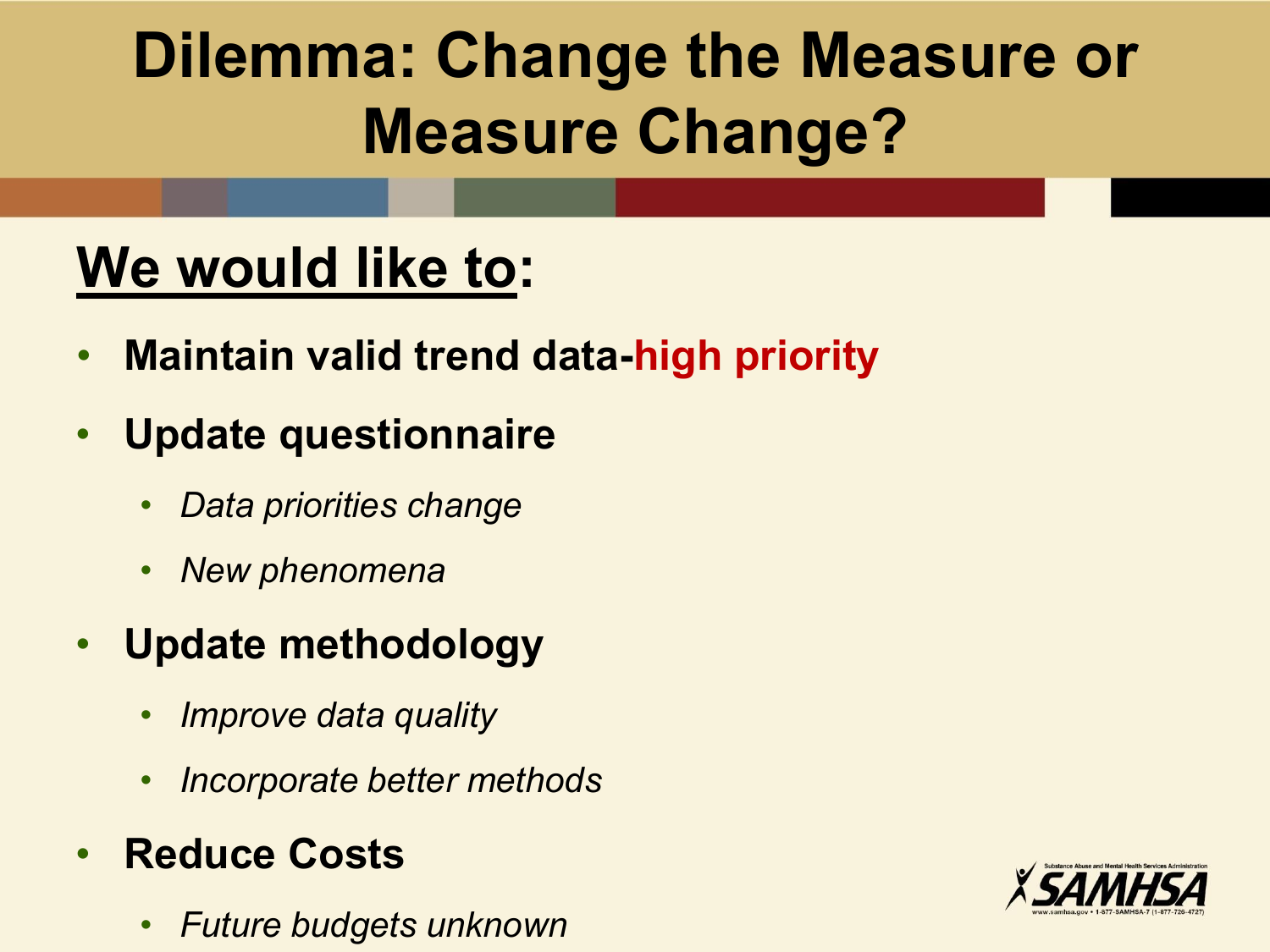# **New NSDUH Design: Sampling**

- **Age, state sample reallocation (2014)** 
	- *Improve precision, efficiency; reduce cost*
- **Increase cluster size in some states (2014)** 
	- *Cost savings with little loss in precision*
- **Continue field counting and listing for now** 
	- *Uncertainties about cost and coverage with address listbased*
- **No change in target population**

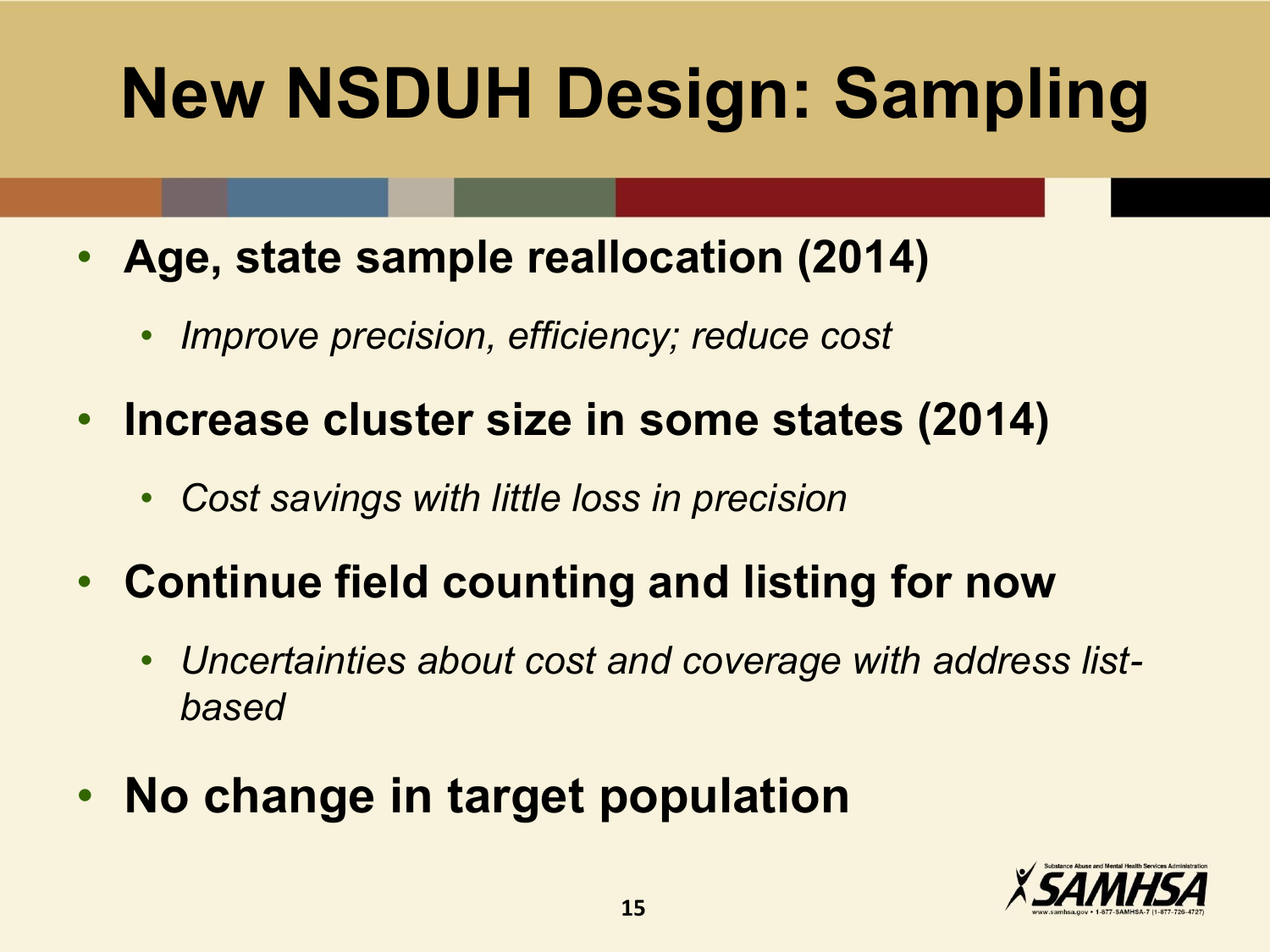# **New NSDUH Design: Instrumentation**

- **No change in data collection methods**
- **Update/improve contact materials (2015)**
- **Maintain \$30 incentive**
- **New questionnaire (2015)** 
	- *Nearly identical for cigarettes, alcohol, marijuana, cocaine, inhalants, hallucinogens, heroin*
	- *Major revision for prescription drugs*
	- *A few topics added, deleted, based on new priorities*
	- *No change in dependence/abuse—wait for DSM-V*

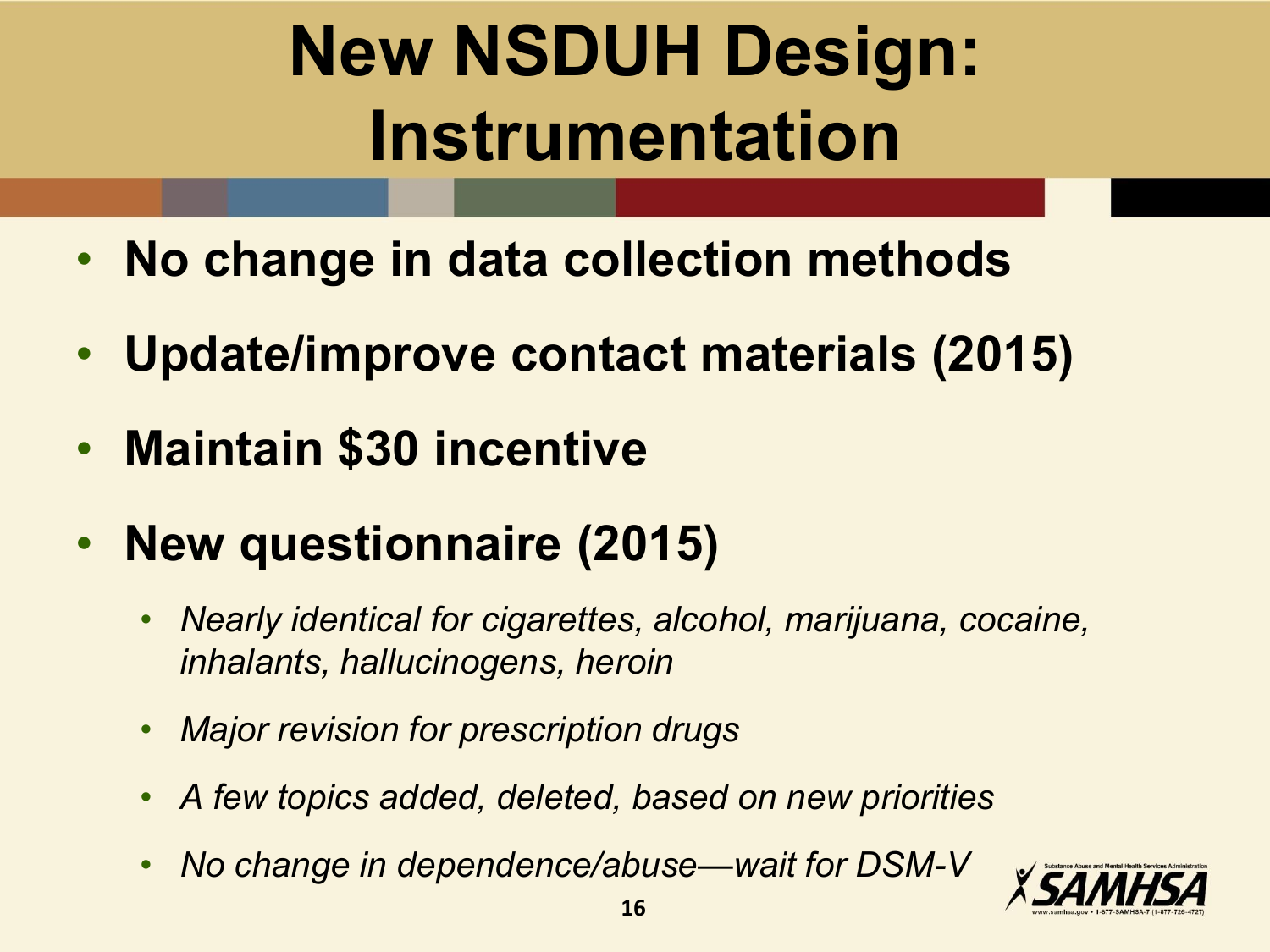# **Improvements to Prescription Drug Module**

- **Update drugs covered (every year)**
- **Methamphetamine moved to a separate module**
- **On-screen pictures of pills**
- **Probe past year use/misuse of specific drugs**
- **Separate components of "nonmedical" use:**

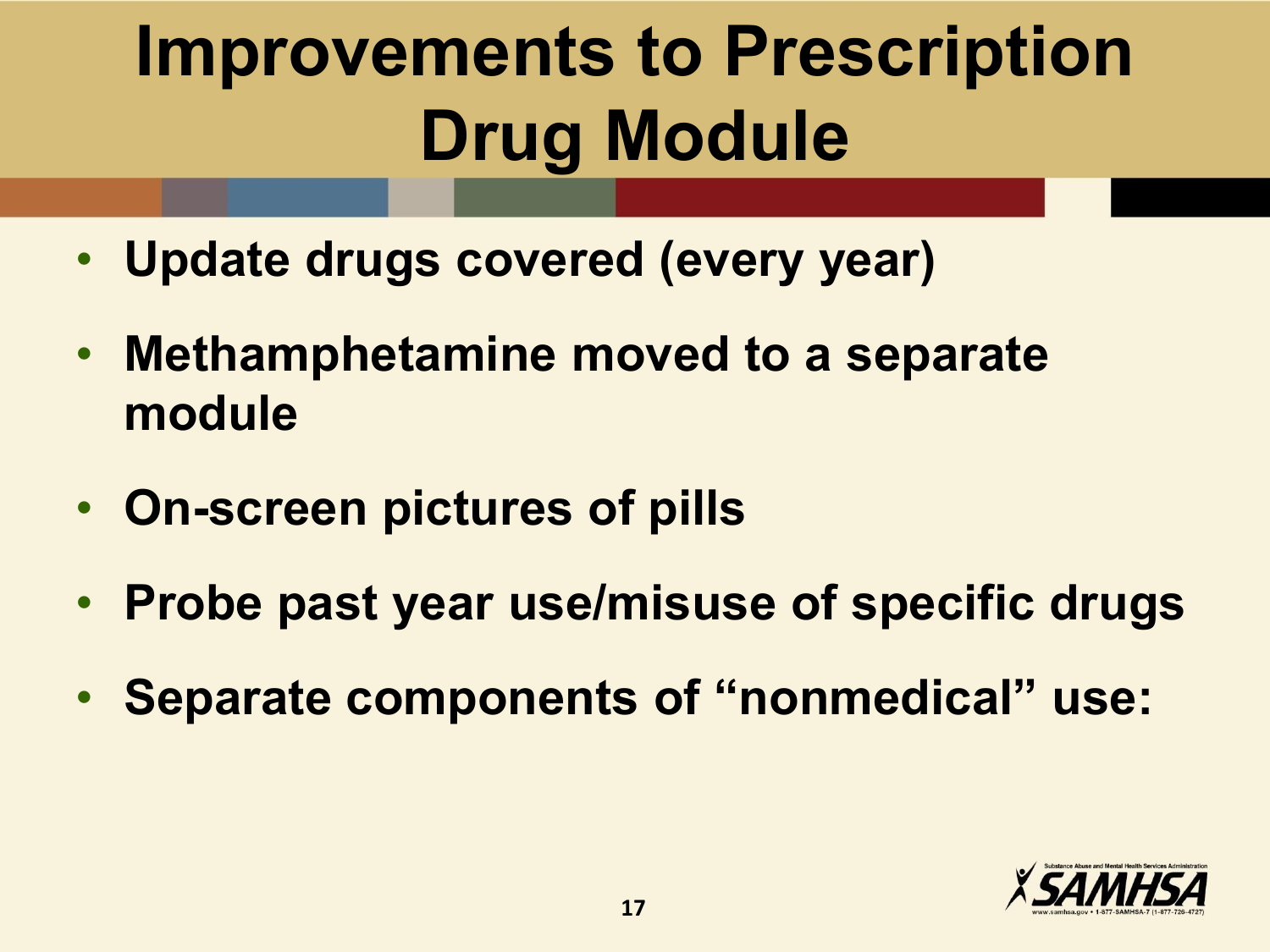# **Partial NSDUH Redesign**

### • **Pros**

- *Might fix most egregious problems, e.g., prescription drug use, methamphetamine use*
- *Most likely no break in trends for alcohol, tobacco, marijuana, cocaine*

### • **Cons/risks**

- *Will still result in break in trends for some measures*
- *Some questionnaire improvements not made*
- *Possibility of break in trends for all drugs due to context effects, contact materials, or sample design (e.g., impact on field staff)*